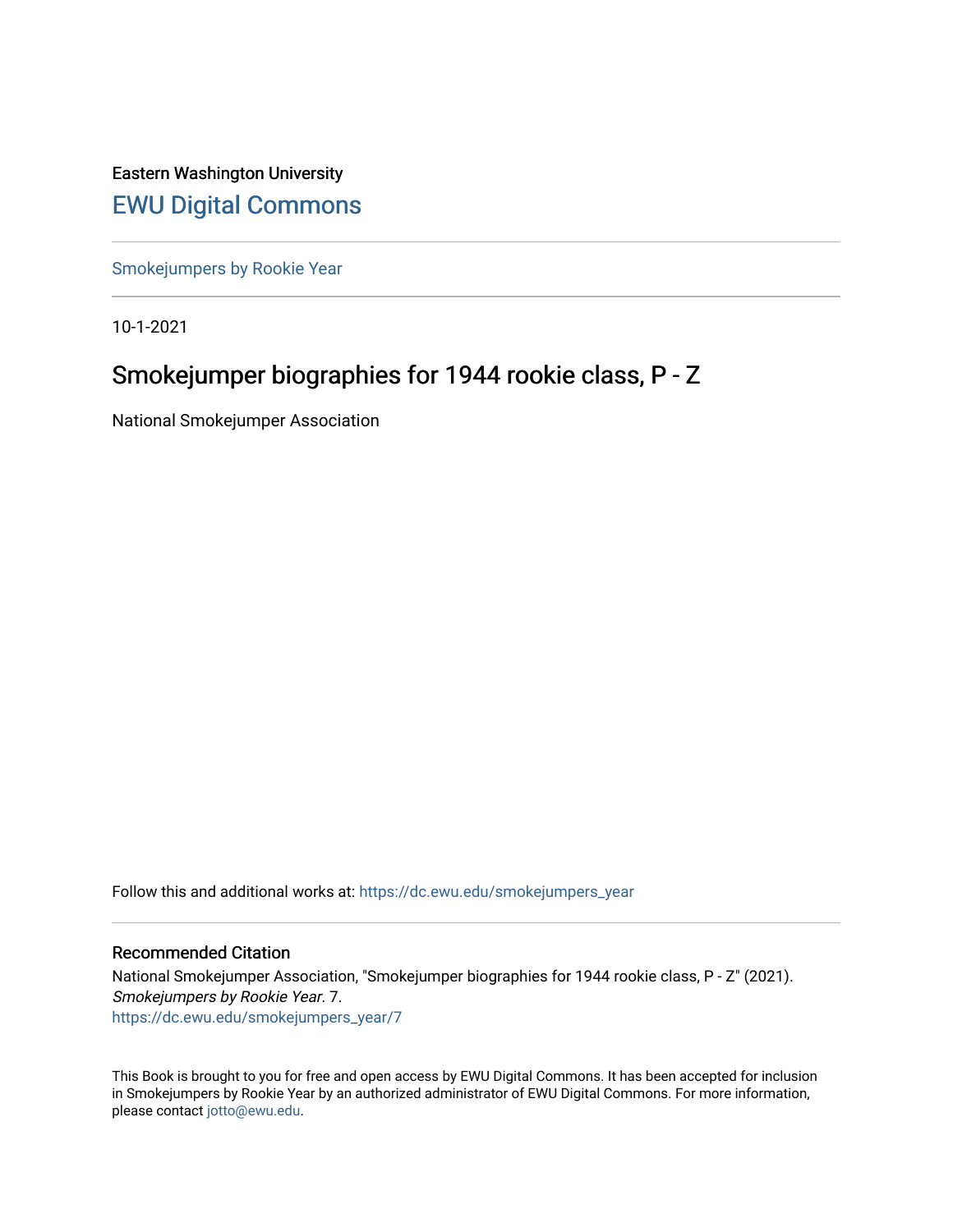## **1944 Smokejumper Rookies**

Painter through Zook

## **Robert H. "Bob" Painter** (Cave Junction '44)

 Bob died January 28, 2015, in Grant Michigan at the age of 93. His family of Quaker heritage, were recruited by William Penn in 1699 and came to the U.S. His father was a pastor of a Friends Meeting in South Starksboro, Vermont, when Bob was born.

 He grew up in Putney, VT, but was sent to boarding school in Philadelphia when his mother died when Bob was twelve. After graduation from high school, he went to Earlham College in Richmond, Indiana, where he played football for four years and was accepted to Western Reserve Medical School. He refused to take a military commission and lost his place at the medical school.

 Bob was drafted into the Civilian Public Service in 1943 and reported for smokejumper training in 1944. "The morale at this camp was upbeat." After smokejumper training in Missoula, he joined the jumpers at Cave Junction where he chalked up 15 jumps, the most memorable being north of Lake Chelan, WA. Bob returned and jumped the 1945 season at McCall.

 After discharge in 1946, he completed Medical School in Philadelphia in 1950. He and another physician started a medical practice in Minnesota. Then from 1957 to 1973, he practiced in a rural clinic in Grant, Michigan. In 1973 he "shifted gears" and switched to Anesthesiology.

 Bob practiced until 1987 in several rural towns in Michigan. In addition to his medical practice, he served on the town council, as a Trustee at the local Community College.

"My patients are my friends. There is something of God in every person."

#### **Arthur C. Penner** (Cave Junction '44)

 Arthur died February 16, 2013, in Weatherford, Oklahoma. He was drafted into Civilian Public Service in 1942 from Cordell, Oklahoma, where is occupation was listed as Farmer. He was a member of the CPS-103 smokejumpers during WWII and jumped at Cave Junction in 1944 and at North Cascades in 1945. He was a bricklayer after the war and a member of the Mennonite Brethren Church.

#### **Raymond Curtis Phibbs** (Missoula '44)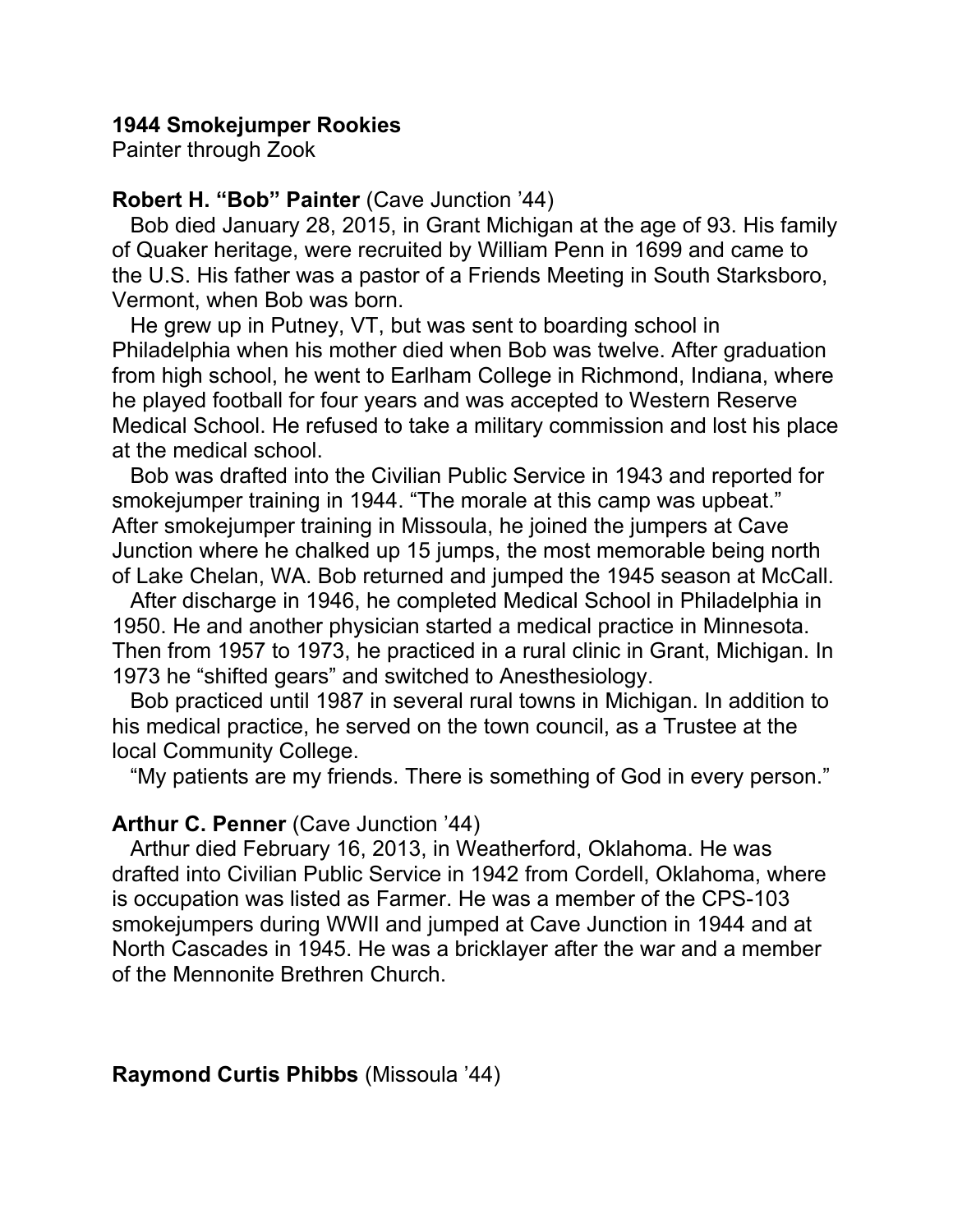Ray, 59, died February 5, 1985, in Lancaster, PA, of an immune system disease. He was born March 26, 1925, in Pulaski, Virginia, into a family with five other siblings. After graduating from Pulaski H.S. in 1943, he went into the Civilian Public Service and was at two camps before joining the CPS-103 smokejumpers at Missoula for the 1944-45 seasons. Leaving the smokejumpers, he made three trips on the cattle ships taking livestock to Europe before his discharge in 1946.

 Ray entered Bridgewater College, a small Brethren College, where graduated in 1950. He was editor of the yearbook and student body President while in school. He taught school for two years before taking a job as Supt. of Building and Grounds at Bridgewater College.

 In 1955 he was awarded a Rockefeller Fellowship to study Theology and entered Yale Divinity School where he graduated in 1959 and took a Pastoral job in Goshen, Connecticut. He pastored for nine years during which time he founded a Torrington Area Interfaith Commission on Labor-Management Relations.

 From 1967-79, Ray was senior pastor for the United Church of Christ (UCC) in Hudson, Ohio, before moving to Brewer, Maine, where he served until 1982. Ray developed an immune system disease in 1982 just before returning to Lancaster UCC Seminary to work on his Doctor of Ministry Degree.

 In his bio. Ray's wife said of him, "Throughout his life, he dared to stand against injustice, poverty, bigotry and the prejudices which dehumanize people."

## **Gregg L. Phifer** (Missoula '44)

 Gregg, 87, a retired professor of communications at Florida State University, died June 2, 2005. He was born May 17, 1918, in Cincinnati, Ohio, the son of the editor of publications for the Methodist Book Concern. Gregg lettered in Track & Field for three years in high school and headed west to College of the Pacific in Stockton, CA.

 He was on the debate team for four years, lettered in Track & Field placing in the conference meet and was editor of the school newspaper. Gregg graduated with honors with a double major in history and public speaking and received a scholarship for graduate work at the University of Iowa in 1940. He received his master's Degree the summer of '41 and secured a teaching position that fall.

 Gregg was drafted into Civilian Public Service and worked at several camps before being selected for the smokejumper unit at Missoula in 1944. "We reported to the base camp at Nine Mile. Many prospective jumpers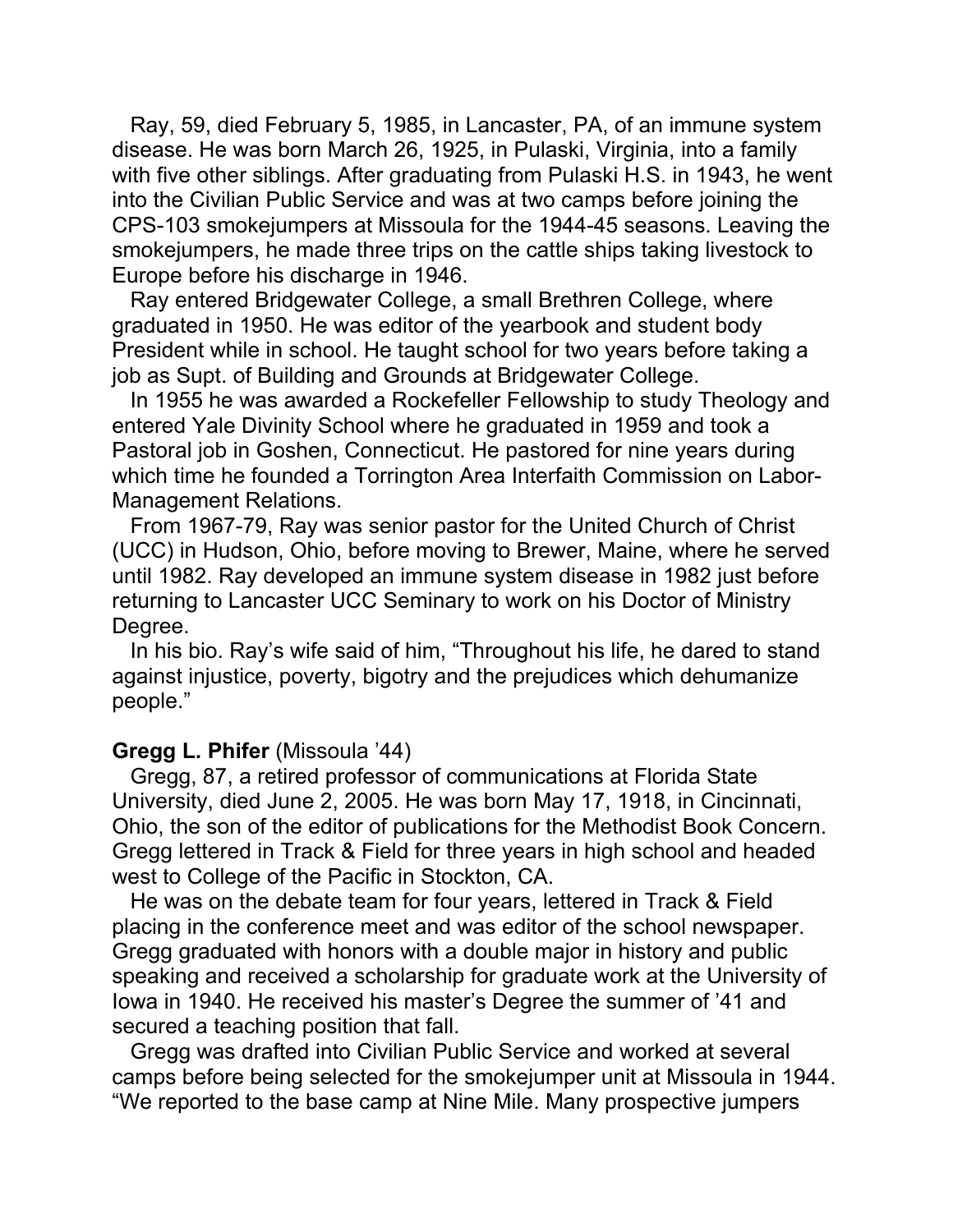were hardened Mennonite farm boys." He had three fire jumps in 1943 and seven in 1945.

 After the war Gregg got a teaching position at Baldwin-Wallace College in Ohio followed by a position at Iowa where he earned his doctorate degree. From there he went to a position at Florida State University where he spent the rest of his career teaching for 45 years. He served on many national committees on parliamentary law.

 Going back to his days as a Track & Field athlete, Gregg became a Nationally rated Track & Field official working two national and one international championship. He specialized in the long and triple jumps.

Gregg was an NSA Life Member.

## **George W. "Walter" Pursley** (Missoula '44)

 Walter died December 17, 2015, in Fort Meyers, Florida. He was born March 8, 1925, in Irvington, N.J. and moved to Milburn (NJ) at an early age. Walter was a member of the Christadelphian faith and entered Civilian Public Service in 1943. He was assigned to several camps before reporting to CPS-103 for smokejumper training. Walter jumped the 1944 season and made seven training and two fire jumps.

 After his discharge in 1946, he attended and graduated with a university degree in Business. Walter worked for Chubb & Son Insurance Co. for his entire career and retired to Fort Meyers in 2000.

## **Leonard Glenn Raney** (Missoula '44)

 Leonard died May 5, 2011. He was born July 24, 1919, in Lame Deer, Montana. Leonard was a member of the Pentecostal Church and was drafted into Civilian Public Service in 1943 from Seminole, Oklahoma. He was trained as a smokejumper during the 1944 season and made nine training and three fire jumps.

 Leonard's employment is listed as "worked in Surface Combustion Industry as a Sheer Operator." He is also listed as Rev. L.G. Raney so could have held full-time job and was also a Pentecostal Minister. Leonard is buried in Holland, Ohio.

## **Walter B. Reimer** (Missoula '44)

 Walter was born on February 18, 1920, near Hillsboro, Kansas, and died October 29, 2016. He was a member of the Alexanderwohl Mennonite Church near Goessel, Kansas. He attended a one-room school through 8th grade, after which he helped on the family farm until he was drafted at the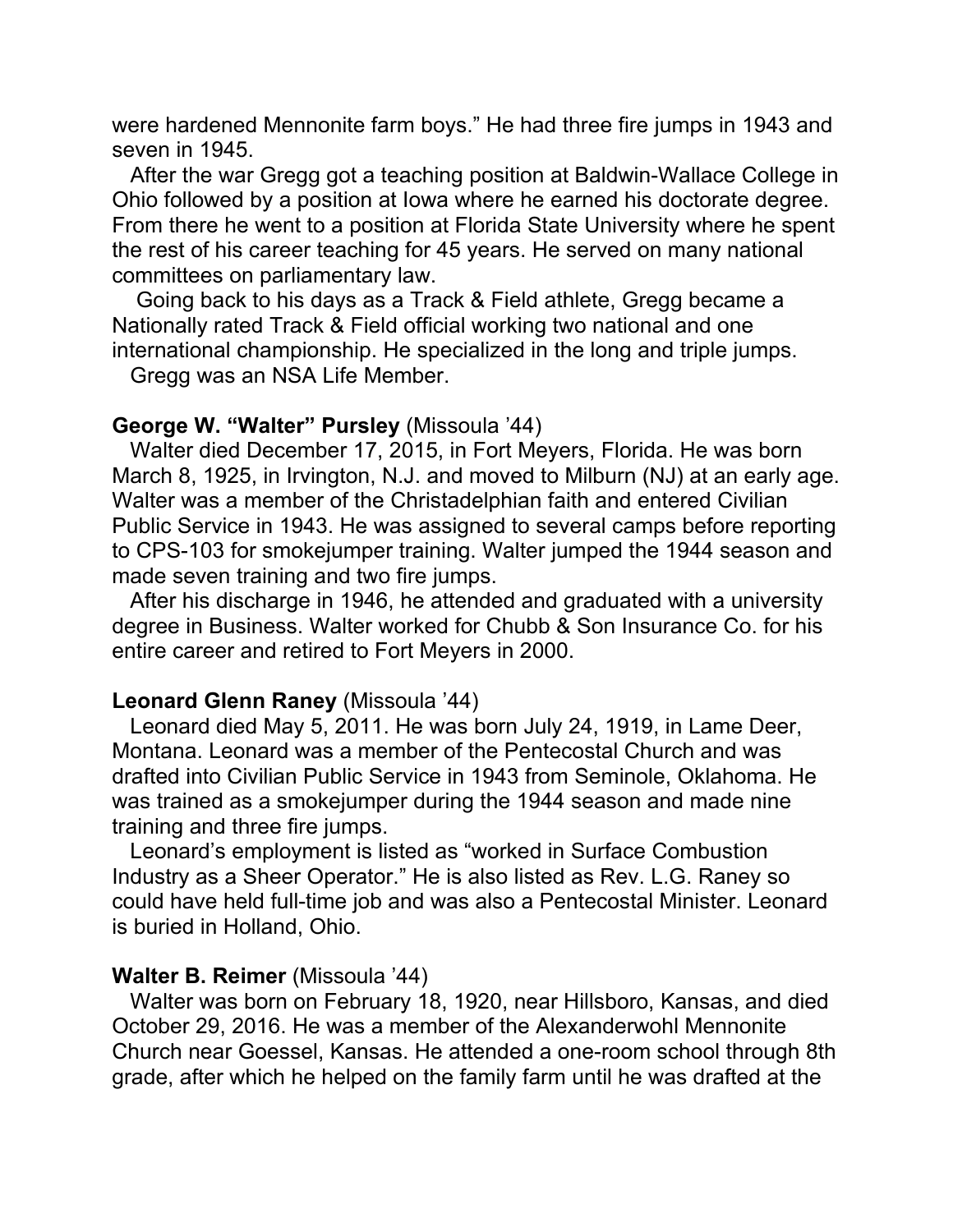end of 1942 to serve in World War II. He chose to serve in the Civilian Public Service (CPS).

 While in CPS, he was sent to Nebraska, Oregon, California, Montana, and Iowa to perform different duties. He worked for the Bureau of Reclamation building a dam for irrigation in Oregon, the National Park Services in California, and, finally, as a smokejumper with the USFS in Missoula, Montana. Walt had 21 jumps during the 1944-45 seasons.

 After being discharged from CPS in April 1946, Walt went to Eastern Washington to work wheat harvest on the Julius Franz Farm. He became a member of the Menno Mennonite Church of Ritzville. There, he served as deacon and as Menno's representative on the original Camrec (Washington Mennonite Fellowship Retreat Ground) building committee.

 In 1985, Walt retired and moved with his wife to Moses Lake, WA, and in 2009, they moved to Kidron Retirement Village in Newton, Kansas.

 During his retirement, he set up a woodworking shop in his basement and created numerous beautiful pieces, many of which were prized donations at the Mennonite Country Auction. He also gifted many of his wood creations to family and friends.

#### **Michael Erwin Ritzman Jr. (McCall '44)**

 Michael died May 19, 2014, in Coatsville, Pennsylvania. Hel was born in Changsha, China, on September 23, 1918, where his father was a missionary. They returned to the U.S. (Gratz, Pennsylvania) in May 1922 when Michael was age three. Michael graduated from HS in nearby Reading, PA, where his father (PhD) was a professor at Albright College. He graduated from Maryville College, Maryville, Tennessee and later did post grad work in Personnel Administration at Yale, Cornell, and the University of Pennsylvania.

 In October 1940, Michael was working for the Boy Scouts of America in Washington, PA, near Pittsburgh, when he filled out his WWII Draft Card. He entered the Civilian Public Service in June 1942, listing his employment as "Real Estate Dealer."

 Mike jumped at McCall during the 1944 season and had nine practice jumps. He broke his ankle on his last practice jump ending his smokejumping career.

 Michael's working career was for the YMCA, primarily in New York and Pennsylvania, retiring in January 1973 as the Executive Director of the YMCA in Chester, PA. The newspaper article written upon his retirement noted that he had a 25-year career with the YMCA and was a "Mild mannered man." He then worked part time as a Tax Consultant for the Tax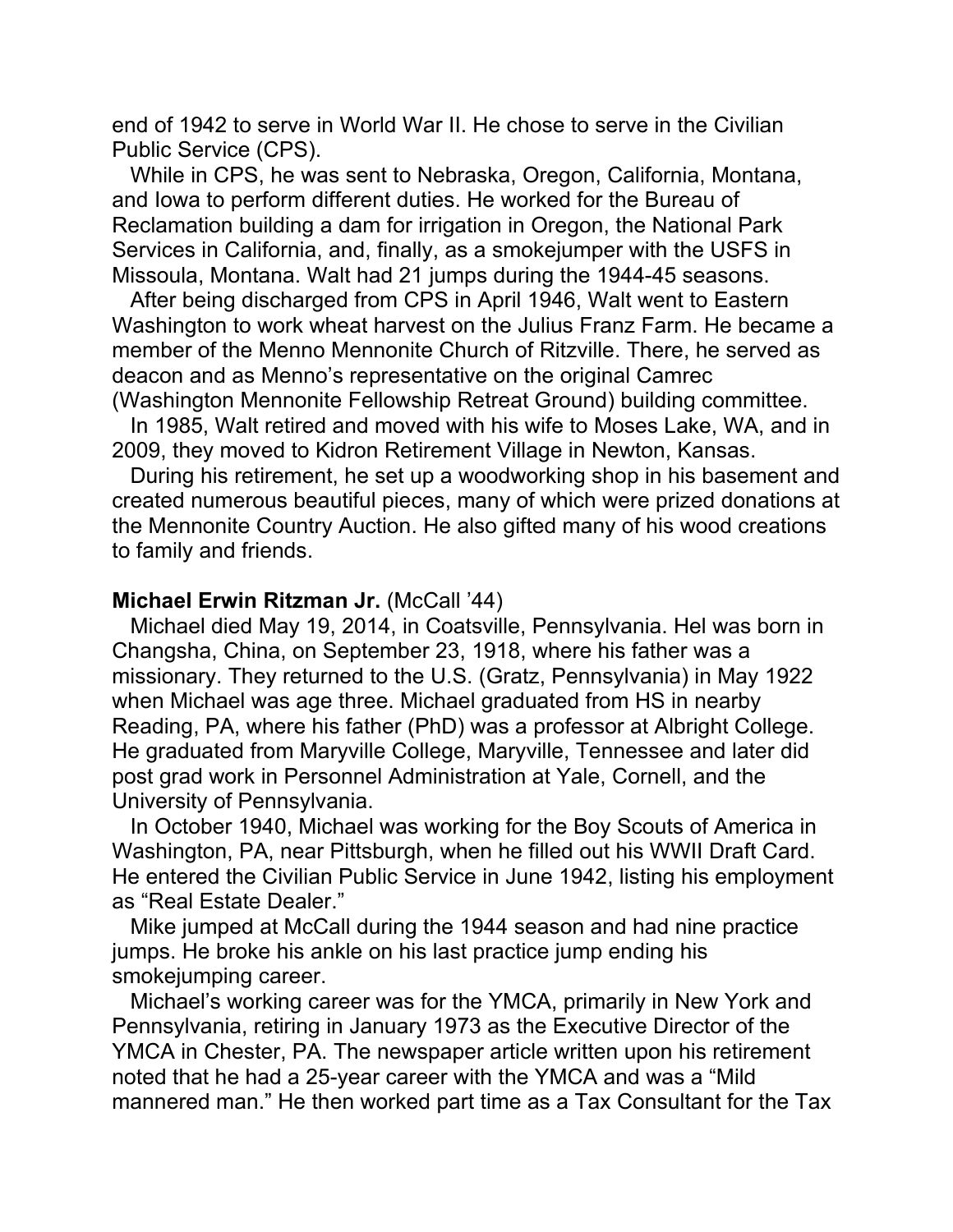Corporation of New York. By 2000 he and his wife, Genevieve, had moved to a large retirement living community near Coatsville, PA.

 Both Michael and Genevieve were lifelong active Pacifists and anti-war activists, supporting organizations institutions with similar beliefs. He and Genevieve loved to dance and travelled extensively to square dance exhibitions.

#### **George H. Robinson** (Missoula '44)

"Hade" died May 9, 2008, at his home in Ocean City, N.J. He was born August 1,1920, in Seaville, NJ. He was an NSA member and jumped at Missoula 1944-45. He was an active jumper making at least five fire jumps during the slow 1944 season and at least three during the busy 1945 season. Many of the 1945 records are listed as "no name given."

 Hade was an active member of the Calvary Baptist Church in Ocean View. He was the fire chief of the local volunteer fire department for 44 years and a builder of custom homes by trade. Hade is buried at the Calvary Baptist Church Cemetery in Ocean View.

#### **Charles Parr Rogers** (Missoula '44)

 Charles died February 8, 1999. He was born July 30, 1912, in Trenton, New Jersey. Charles was a member of the Quaker faith and was drafted into Civilian Public Service in 1943 from Trenton where his occupation was listed as "Procedure Analyst." He jumped the 1944 season at Missoula and had eight training jumps. According to base records, he fractured his skull while working on a hay stacker doing project work.

 After his release from CPS in 1946 he returned to New York where he earned his bachelor's degree from New York University. Charles worked for Metropolitan Life Insurance as a Compensation Consultant Supervisor. He is buried in Ewing, New Jersey.

#### **Hubert O. Rohrer** (Missoula '44)

 Hubert, 91, died June 20, 2011, in North Vernon, Indiana. He was born in 1919 and was a member of the Methodist Church. Hubert entered Civilian Public Service in 1942 from Collins, Colorado. He jumped at Missoula both the 1944 and '45 seasons getting nine training and three fire jumps in 1944. Hubert broke his leg on the Kent Peak Fire in 1945 after getting three training and three fire jumps.

 He attended Kansas Wesleyan University, and after graduation moved to Key West, Florida, to work for the Public Health Service to control mosquitoes carrying yellow and dengue fevers. He then worked for the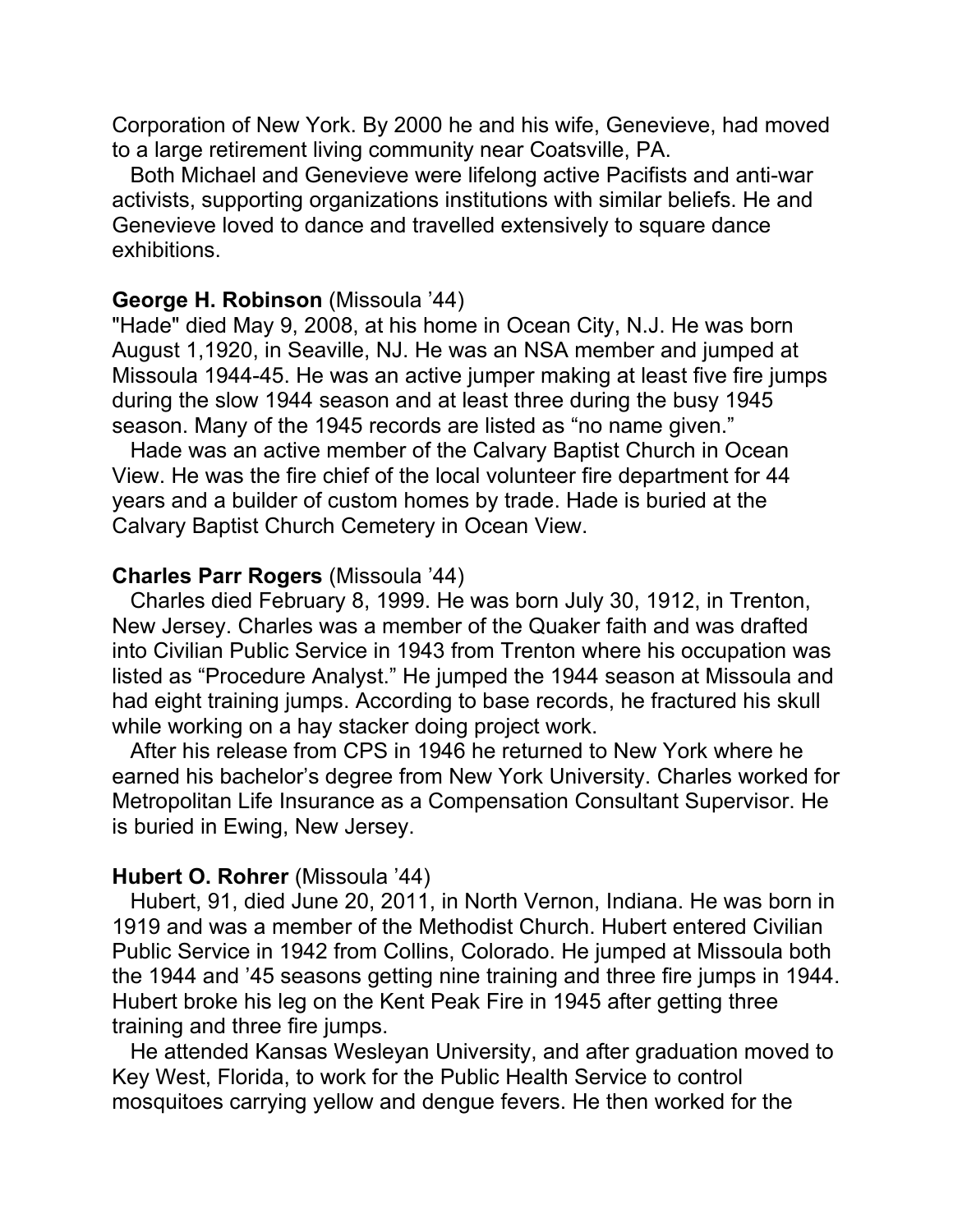American Friends Service Relief Committee, organizing European relief efforts following the war. Hubert taught English and journalism at Seymour High School for 27 years until retiring in 1984.

## **Laurel Robert Sargent** (McCall '44)

 Laurel,78, of Ransom, Kansas, died in Great Bend, Kansas, August 11, 2000. He was born April 8, 1922, near Brownell, Kansas. The Depression provide hard times. Laurel went to a one-room school in Ash Grove, KS, where he graduated in 1935. "School was an abject boredom for me." Even at that, he finished at the top of his class. "My idea of a perfect day would be to stay at home and work the crosscut saw." He graduated from high school in 1939 and enrolled in Fort Hays State College.

 Laurel registered for the draft on June 30, 1942, at age 20. As a member of one of the Peace Churches he was eligible for Civilian Public Service and served as a CPS smokejumper at McCall during the fire seasons of 1944-45. He made two fire jumps in 1944 and seven during the 1945 season. He married in 1955. Laurel's life was in and around the small farming and ranching community of Ransom, Kansas. He is buried in the Ransom Cemetery.

#### **Karl Schmidt** (Missoula '44)

 Any information of Karl has been almost impossible to find. He was not a member of the Civilian Public Service group as a single entry in the Missoula jump records states "ex-Army paratrooper." Karl got nine practice and three fire jumps that season. He just jumped during the 1944 season.

 A CPS bio on the Eastern Washington University website indicates that he was a spotter in '44, even though it was his first year as a smokejumper. That supports the information that he was a former "paratrooper." The same story says he "led calisthenics" for the '44 guys. Perhaps he was selected for that because he was older and had military jumping experience.

#### **Charles E. Schumacher** (Missoula '44)

 Charles, 92, of Snohomish, Washington, died on March 17, 2012. He was born September 4, 1919, in Bluffton, Ohio, where he graduated from the Bluffton High School before attending Bluffton College and the University of Cincinnati where, in 1943, he graduated with a degree in Chemical Engineering.

 He registered for the draft on October 16, 1940, and, as a member of one of the Peace Churches, he was in the Civilian Public Service during WWII.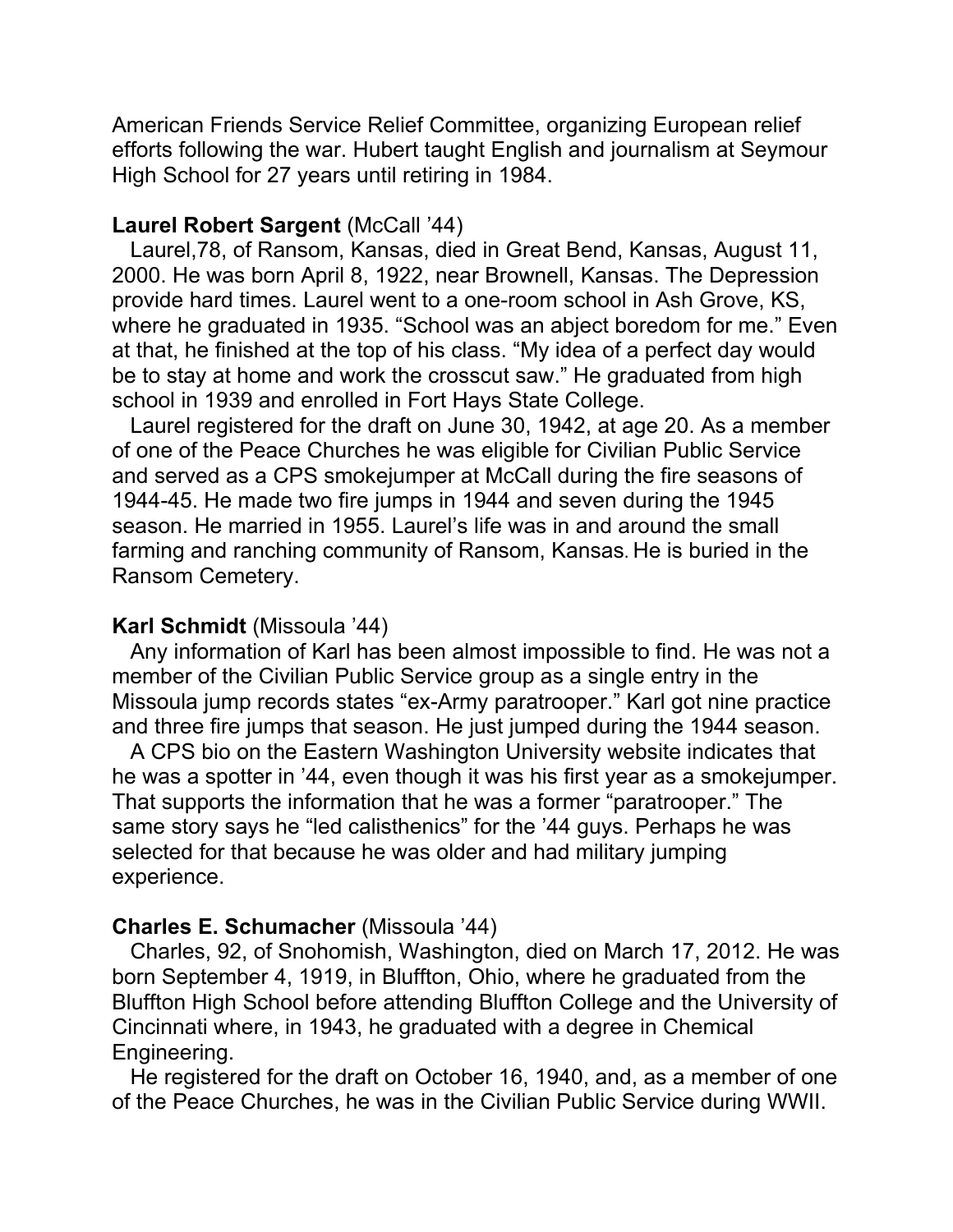Charles jumped at Missoula for two seasons and had 21 jumps. After his release he worked one tour on the "cattle boats" bringing livestock to Poland.

 His first job was with Firestone in Akron, Ohio, where he also got his master's degree at the University of Akron. From there he moved to California to work for Bechtel for the next 35 years spending time in Australia, England, and Sandi Arabia. Charles was later hired out of retirement to work on a master plan for utilization of the world's largest gas fields in Qatar.

He is buried at the Floral Hills Cemetery in Lynnwood, Washington

## **Chester Howard Schwartz** (McCall '44)

 Chet died February 20, 2006. He was born November 12, 1918, in Berne, Indiana. He was drafted into Civilian Public Service from Columbus, Ohio, in 1941 and was a member of the Mennonite faith. His occupation at the time was listed as "Salesman."

 Chet jumped the 1944 season at McCall and had two fire jumps in addition to his training jumps.

## **John E. Scott** (Missoula '44)

 John died April 14, 2006, in Fergus Falls, Minnesota. He was born in 1915 and a member of the Presbyterian Church when he was drafted into Civilian Public Service from Fergus Falls in 1943. His occupation at that time was listed as Farmer.

 He was a CPS-103 jumper and was at Missoula for the 1944 and 1945 seasons. John had seven training and four fire jumps in 1944 and two training and four fire jumps in the 1945 season. He was discharged in December 1945.

 After his discharge, John farmed and worked as a ranch hand in Minnesota. He enjoyed deer hunting making his last hunt in November at age 89.

## **Lowell Victor Sharpes** (Missoula '44)

 Lowell Victor Sharpes, Jr., 88, of Boonsboro, MD, died February 11, 2013, at Meritus Medical Center in Hagerstown, MD. He was born May 10, 1924, near Harrisonburg, VA. Lowell graduated from Harrisonburg High School and attended Bridgewater College 1941-43. He entered Civilian Public Service in April of 1943.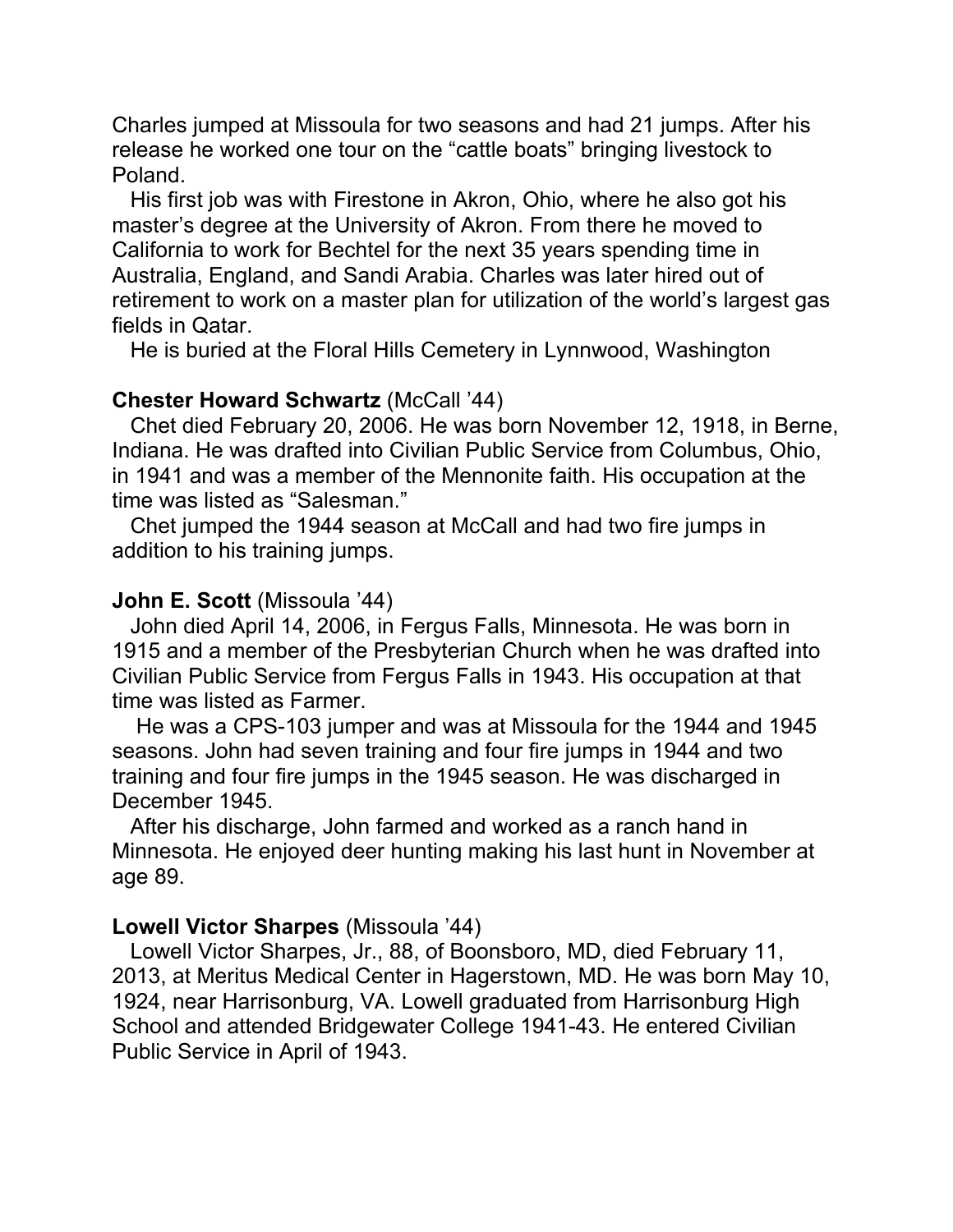Lowell jumped at Missoula during the 1944-45 seasons making 21 jumps and later making three voyages to Europe as a sea cowboy for Heifer Project. He was discharged the summer of 1946.

 "I retired at age 65 from Holly farms, a poultry contracting complex, after 42 years." Lowell was a member of the Church of the Brethren, where he enjoyed teaching the adult Sunday school class.

#### **Marlyn Duane Shetler** (Missoula '44)

 Marlyn, 92, died in Meadville, Pennsylvania, on December 12, 2016. He was born in Havelock, Iowa, on August 5, 1924. The family moved to Pennsylvania where Marlyn attended high school.

 He registered for the draft at age 18 in December 1942. As a member of the Mennonite Church, he served his country through the Civilian Public Service program during WWII. During this time, he jumped from Missoula during the 1944-45 fire seasons. Following his service, he returned to Cochranton, Pennsylvania area where he lived the remainder of his life.

#### **John Robert Shipp** (Missoula '44)

 John, 76, died October 27, 1999, at his home in Rockingham County, Virginia. He was born May 27, 1923, in Harrisonburg, Virginia. He was a member of the Brethren Church and entered Civilian Public Service in 1943. His occupation at that time was listed as "Farmer."

 John trained as a smokejumper in 1944 and jumped both the 1944 and 1945 seasons. He had a busy season in 1944 making seven training and six fire jumps. John followed that with another season in 1945 where he made three practice, seven fire and one rescue jump.

 After his discharge from CPS, John returned to the Harrisonburg and continued farming for the rest of his life.

#### **Paul C. Shrock** (Missoula '44)

 Paul died April 25, 2008, in Goshen, Indiana. He was a member of the Mennonite Church and

was drafted into Civilian Public Service from Odon, Indiana, in 1943. His occupation at that time was listed as Farmer/Carpenter. He joined the smokejumper unit in Montana for the 1944 season and got 10 practice and two fire jumps that year.

 After the war he lived in Elkhart, Indiana, where he was self-employed listing his occupation as part time maintenance and welder foreman in a factory. Paul was active in the local Mennonite Church as a teacher and working with the boy's club.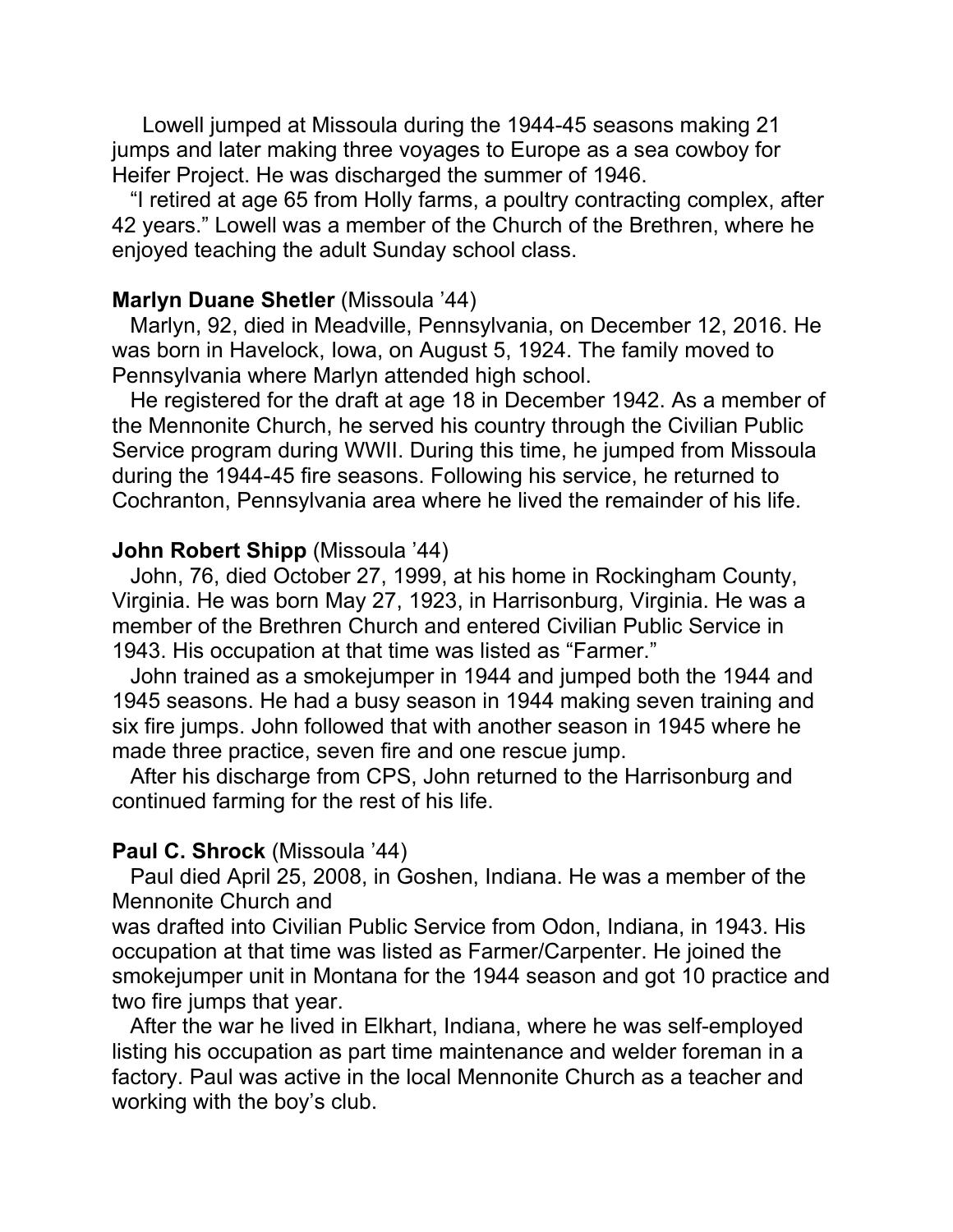## **Bradshaw Snipes** (Missoula '44)

 Bradshaw died May 28, 2008, in Falls Township, Pennsylvania. He was a ninth-generation Quaker dating back to a 1685 purchase of land from William Penn by his ancestors. Throughout his early years he was involved in work with minority groups and the poor.

 He entered Guilford College in North Carolina in 1941 where he played football and was V.P. of the freshman class. "The tough football players were hostile and bigoted toward other conscientious objectors but remained friendly to me."

 Brad reported to the CPS-103 smokejumper unit in 1944. An injury on a winter work crew prevented him from jumping the 1945 season which he spent as a lookout. In 1946 he worked four trips to Europe on the relief boats to Poland and Germany. He was also active in the American Friends Service relief efforts in Finland.

 He graduated from Guilford College in 1948 with a bachelor's degree and later with a master's in History from Haverford College.

 Brad moved back to the family farm and developed his family's tree and nursery business. "Thirty-seven years later Snipes Farm and Nursery is rated among the top 100 garden centers in the U.S." He was President of the Pennsylvania Nurseryman's Association in 1989.

## **James Abraham Spangler** (Missoula '44)

 Jim, 64, died June 26, 1986, in Floyd County, Virginia. He was born March 28, 1922, also in Floyd County. He was a member of the Brethren Church and drafted into Civilian Public Service in 1943. His occupation at that time was listed as "Farmer." He joined the smokejumper unit and jumped the 1944 and 1945 seasons. Jim made eight practice and four fire jumps during the 1944 season and three practice and six fire jumps during the '45 season. After his discharge he returned to farming in Virginia.

## **Kolmer Benjamin Spangler** (Missoula '44)

 Bennie died October 31, 1999, in Midothian, Virginia. He was born on July 28, 1923, near Roanoke, VA. His father was a Postal Service employee and Bennie graduated from HS in Salem, Virginia, which is near Roanoke. He was a member of the Brethren Church and entered Civilian Public Service in May 1943.

 Bennie served in two different CPS camps before volunteering for the smokejumper unit. He jumped had eight training and one practice jump in 1944 and four practice and three fire jumps in 1945.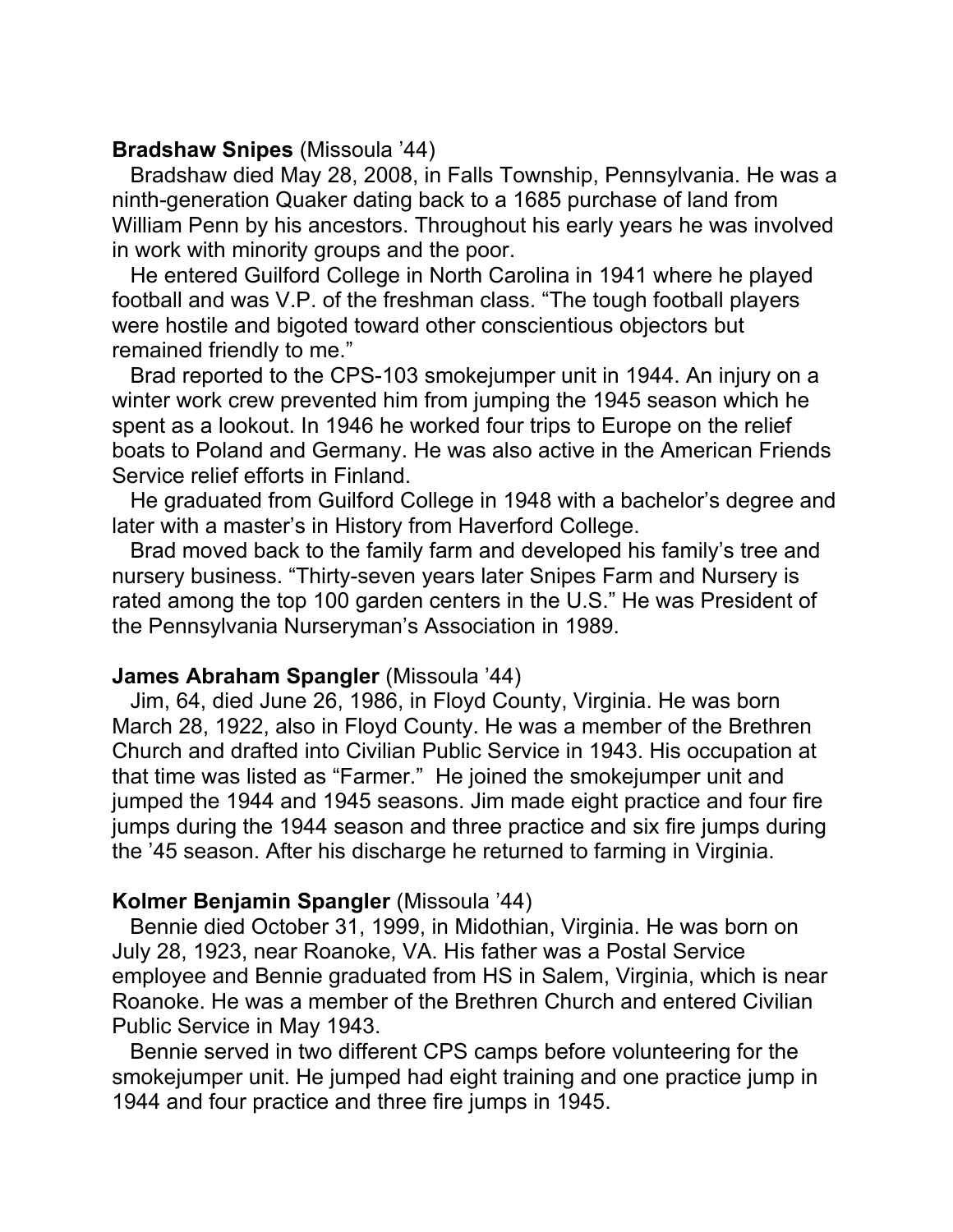When released from CPS in 1946, Bennie completed his advanced education, graduating about 1948 from Bridgeport University, Bridgeport, Virginia, which is a liberal arts college traditionally affiliated with the Church of Brethren. The 1947 yearbook describes him as a "fun lover" and having "a smile for everyone."

 A 1948 city directory for Roanoke listed his employment as a Clerk for Dillard Paper Company. The company was, at the time, one of the biggest paper distributers in the country. In the early 1950s he moved to Knoxville, Tennessee. He is buried in Sherwood Burial Park, Salem, Virginia.

#### **Ralph Spicer** (Missoula '44)

 Ralph died August 7, 1952, when he was struck by a car while working as an engineer on a city water project in Cleveland, Ohio. While standing in the middle of the road with his crew, he was struck from behind by a car. The driver explained that he became distracted when his sunglasses fell off. Ralph was born June 18, 1922, in Philadelphia, the son of a bricklayer. He first attended Earlham College in Indiana and later graduated from Penn State University.

 Ralph had Quaker values and was drafted into Civilian Public Service in 1943 and his occupation at that time was listed as Mechanical draftsman. He joined CPS-103 for smokejumper training in 1944. Ralph had eight training and four fire jumps during the 1944 season and three training, five fire and one rescue jump in the 1945 season.

 As did many of the CPS men, Ralph worked on one of the "cattle boat" trips to Poland as part of the post-war relief help to war-ravaged Europe. He met and married Inge Hellwing in Poland. CPS notes say she was "smuggled" back to the U.S. on the "cattle boat." Ralph is buried in Alger Cemetery in Cleveland.

#### **Earl W. Stutzman** (McCall '44)

 Earl died April 25, 2004. He was born March 30, 1920, in Kokomo, Indiana. He grew up in Indiana and Michigan. In 1938 the family moved to Harrisburg, OR, and Earl was established in farming by 1941 when he was called into Civilian Public Service.

 Earl was accepted to the smokejumper program and jumped at McCall during the 1944 and '45 seasons. He had three fire jumps in 1944 and seven during the '45 season to go with 11 practice jumps.

 After his release from CPS, he went back to farming in Albany, Oregon, raising grass seed.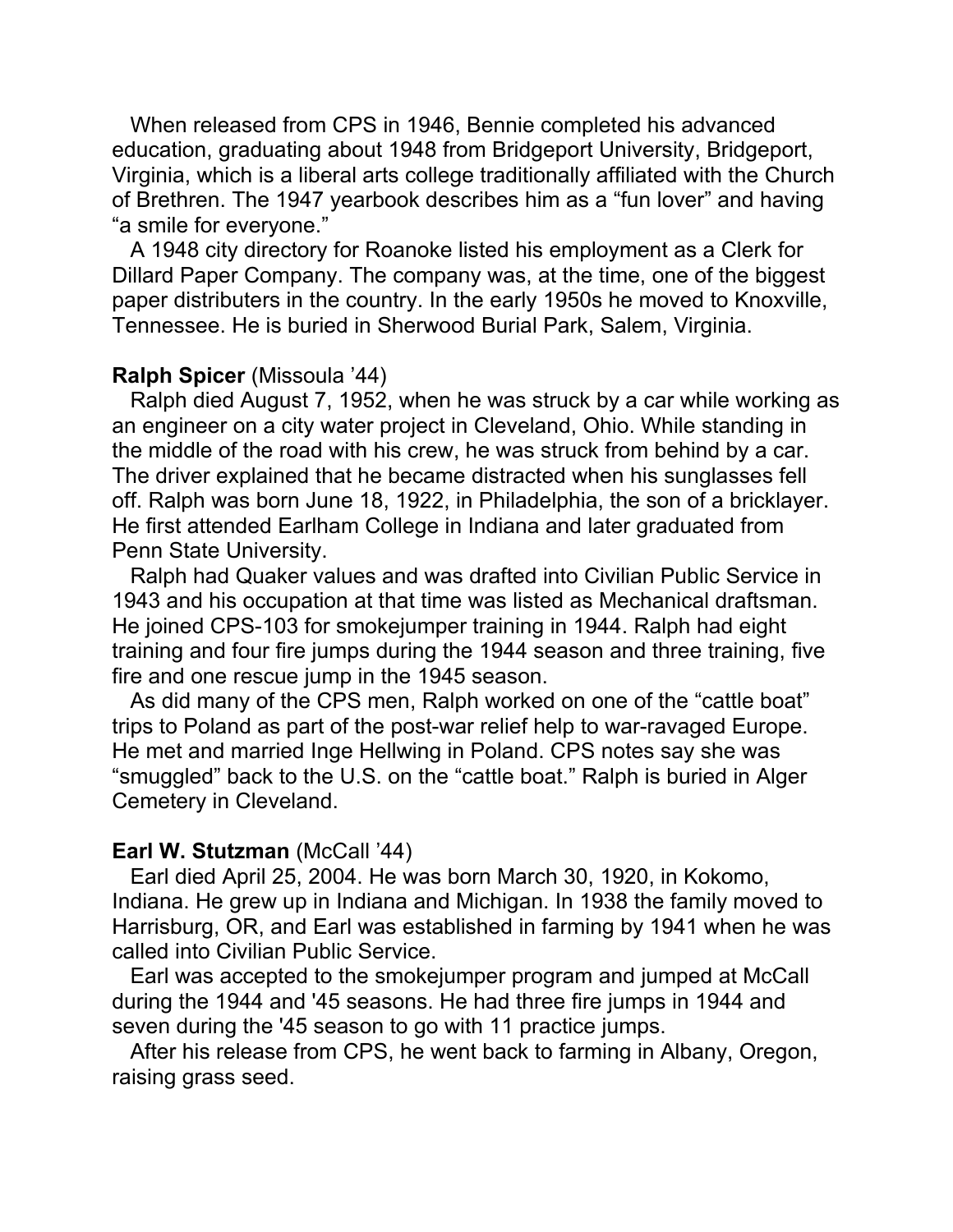## **Alfred Jacob Thiessen** (Missoula '44)

 Alfred, 90, died in Dallas, TX, on June 24, 2008. He was born in Butler County, Kansas, on June 18, 1918. As a member of one of the Peace Churches, he entered the Civilian Public Service and jumped from Missoula during the 1944-45 fire seasons. Following his CPS service, he returned to Kansas where he farmed. He is buried at the Gnadenau Cemetery in Hillsboro, Kansas.

## **Harold J. Toews** (Missoula '44)

 Harold, 78, died on April 16, 2001, in Olympia, Wash. He was born April 9, 1923, in Frazer, Montana.

 Harold was a Civilian Public Service jumper in Missoula during the 1944 and '45 season. He lived in Lustre, Montana, for many years where he farmed over 2000 acres and was on several school boards and an active member of the Lustre Mennonite Brethren Church. Harold is survived by Lillian, his wife of 52 years. He is buried at the Lustre Mennonite Brethren Cemetery.

## **Edwin A. Vail** (Missoula '44)

 Edwin, 83, died September 19, 2002. He was born May 31,1919, at home in Media, Pennsylvania, into a Quaker family. The family moved to California by the time he was two. They lived in Altadena where he graduated from high school and enrolled in Whittier College before being drafted into Civilian Public Service in 1941. He was only one semester away from graduation at the time.

 He was accepted by the smokejumper unit and reported to Nine Mile in May of 1944 where he jumped for two seasons. "The 1945 season was very busy—I had eight fire jumps that season."

 After his discharge in 1945, he did various labor jobs for eight or nine years before deciding to go into the printing business, his favorite subject in high school. He did two years of work in the field and contact ex-CPS smokejumper, Dave Flaccus, in Missoula. He worked for Flaccus and Montana Press for over eleven years before moving to Olympia, WA.

## **Cornelius W. Vogt** (McCall '44)

 Cornelius died November 10, 1989, in Redwood City, CA. He was born in 1924 and a member of the Mennonite Church and drafted into Civilian Public Service in 193 from Hillsboro, KS, where his occupation was listed as Student. He jumped at McCall during the 1944 season and got three fire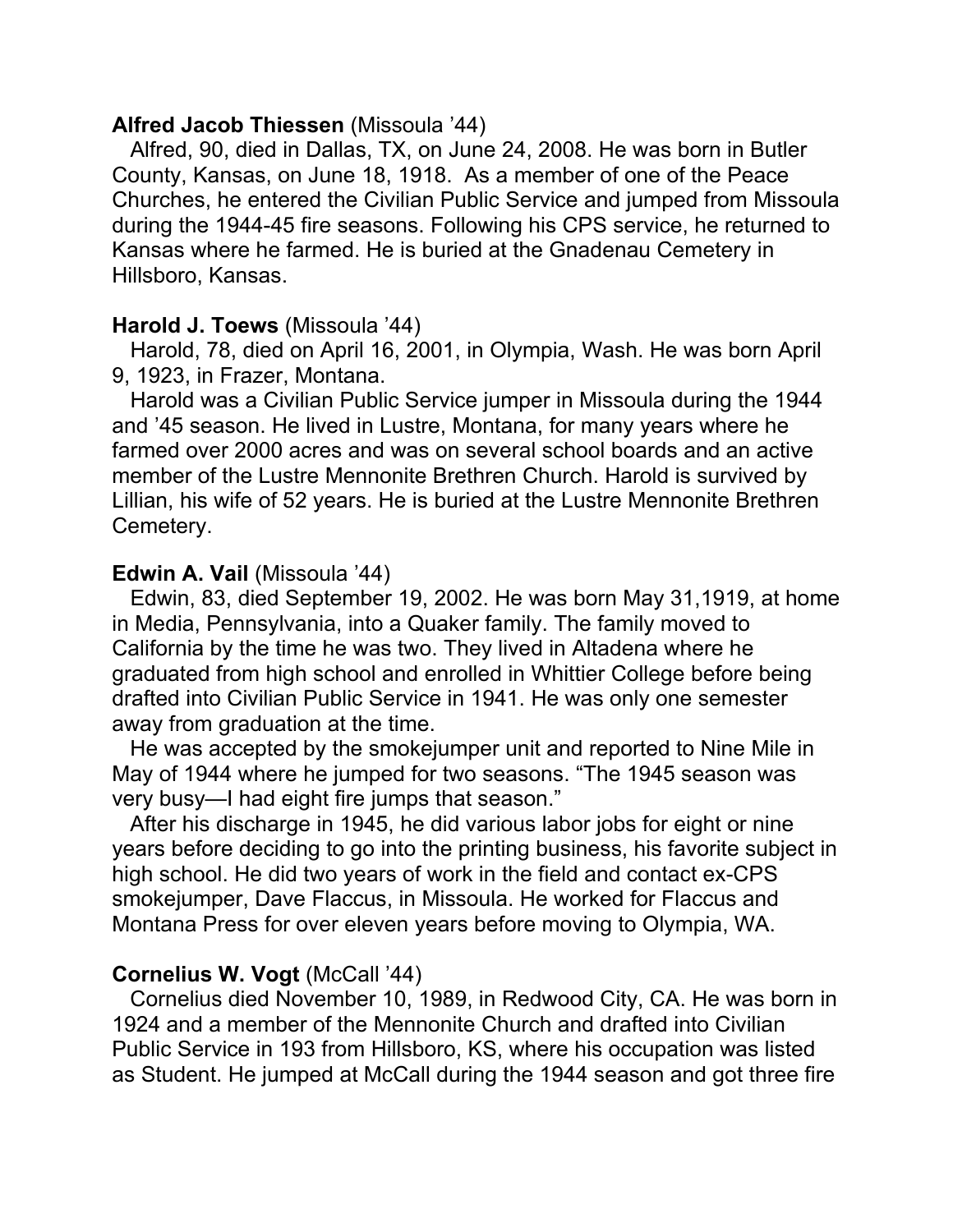jumps in addition to his seven training jumps. No record can be found after he left CPS.

## **Harvey Henry Weirich** (McCall '44)

 Harvey, 86, died February 16, 2010, at his home in Goshen, Indiana. He was born February 13, 1924 and was a member of the Mennonite Church. Harvey was drafted into Civilian Public Service in 1943 from Middlebury, Indiana. His occupation at the time was listed as Carpenter.

 After training, Harvey was assigned to the McCall unit where he jumped the 1944 and '45 seasons. He had three fire jumps in 1944 and six in 1945.

 After the war he worked in the boating industry for 60 years, over 38 with Starcraft Marine of Goshen where was Vice President and in charge of design and engineering of Starcraft aluminum and fiberglass boats.

## **Gilbert Ray Weldy** (McCall '44)

 Gilbert, 84, died December 20, 2008, in Fort Wayne, Indiana. He was born October 3, 1924 and was a member of the Brethren Church. Gil was drafted into Civilian Public Service in 1943 from Elkhart, Indiana, where his occupation was listed as a student. He jumped at McCall during the 1944- 45 seasons and got seven fire jumps in addition to his training jumps.

 He graduated from Manchester College in 1949 and got his master's and doctorate from Indiana University. Gilbert was a high school principal and assistant school superintendent for 30 years and taught at Kent State University.

## **J. Eldon Whitesitt** (McCall '44)

 Eldon, 97, died May 24, 2019, in Newport, Oregon. He was born January 15, 1922, in Stevensville, Montana and was a member of the Methodist Church. He attended both grade school and high school in Stevensville and then attended the University of Montana in Missoula and Montana State in Bozeman.

 As a young man, he served as a minister in four small Methodist churches in Western Montana and Bozeman.

 Eldon was drafted from Stevensville into Civilian Public Service in 1943 and trained as a smokejumper in 1944. His occupation at the time he entered CPS was listed as "Math Professor." He was stationed at McCall and had three fire jumps in 1944 and five in 1945.

 After his discharge from CPS, he continued his education earning a master's and his Ph.D. from the University of Illinois. Eldon was a professor of Mathematics at Montana State University in Bozeman during the